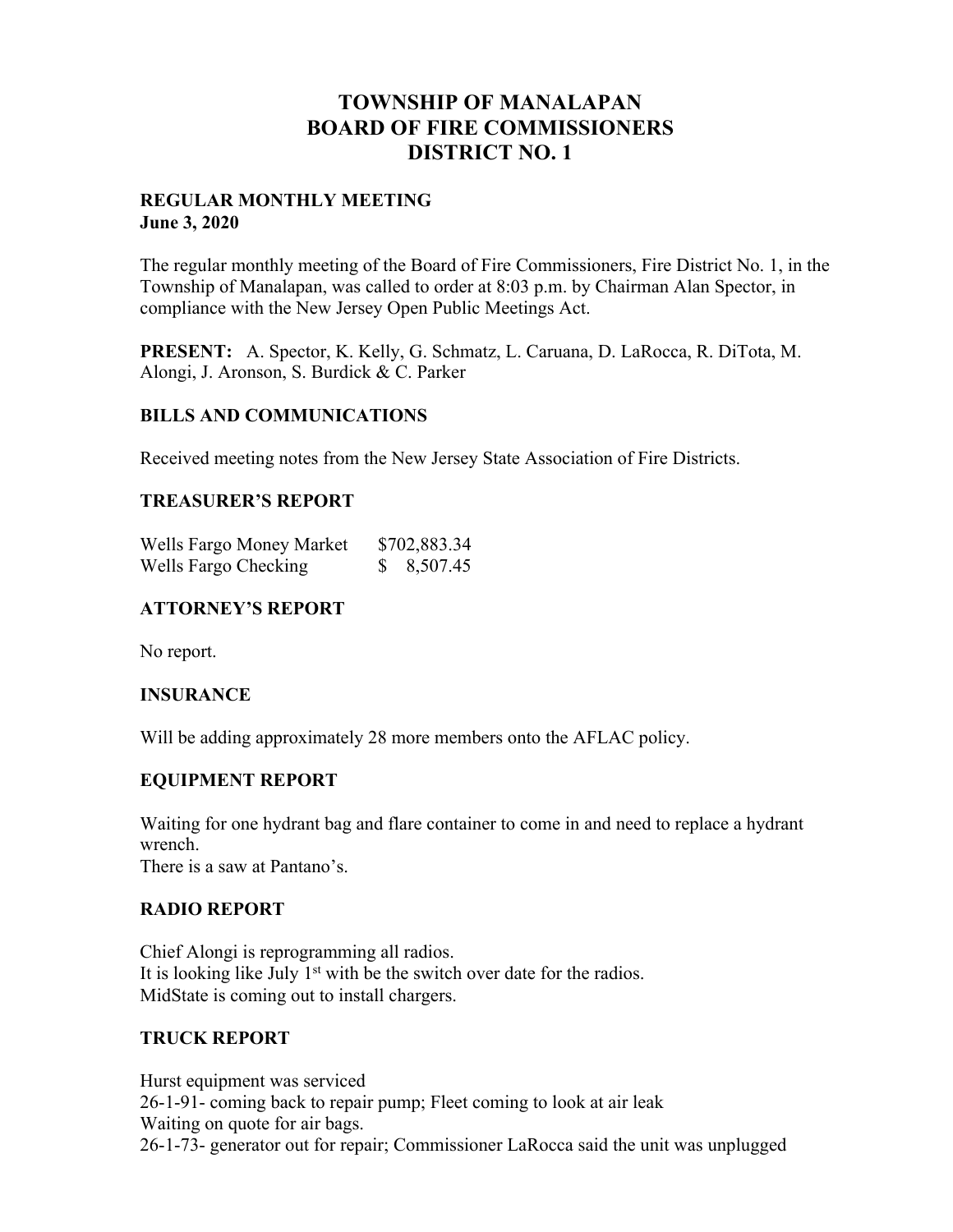## **CHIEF'S REPORT**

We had 40 calls for the month of May. Both houses have been re-opened for response. Grant for membership was submitted; waiting to hear results on both grants. Training on 26-1-90 will take place this weekend. Need to purchase AA batteries, 2 coolers for rehab and pipeline adapters.

## **MEMBERSHIP REPORT**

No report.

## **ASSOCIATION REPORT**

Office has been cleaned out so the install of the new a/c unit can start.

## **TRUSTEES' REPORT**

No report.

## **OLD BUSINESS**

See attached.

## **NEW BUSINESS**

Commissioner LaRocca made a motion to pay all vouchers; this was seconded by Commissioner Schmatz. All voted aye.

Commissioner LaRocca made a motion for \$1,920 to have Island Remodeling remove drop ceiling, supply/install new 2x4 drop ceiling and supply/install ridged insulation below hvac unit; this was seconded by Commissioner Caruana.

Commissioner LaRocca made a motion for \$100 to purchase first aid kit for 26-1-90; this was seconded by Commissioner Kelly.

Commissioner LaRocca made a motion for \$275 to purchase 2 coolers for the rehab trailer; this was seconded by Commissioner Schmatz.

Commissioner LaRocca made a motion not to exceed \$750 to purchase miscellaneous adapters for the pipeline task force; this was seconded by Commissioner Caruana.

Commissioner Schmatz made a motion for \$200 to replace light in the boiler room; this was seconded by Commissioner LaRocca.

Commissioner LaRocca made a motion for \$1,600 to cover half of the cost of the grave markers; this was seconded by Commissioner Schmatz.

Meeting opened to the public at 8:35 p.m.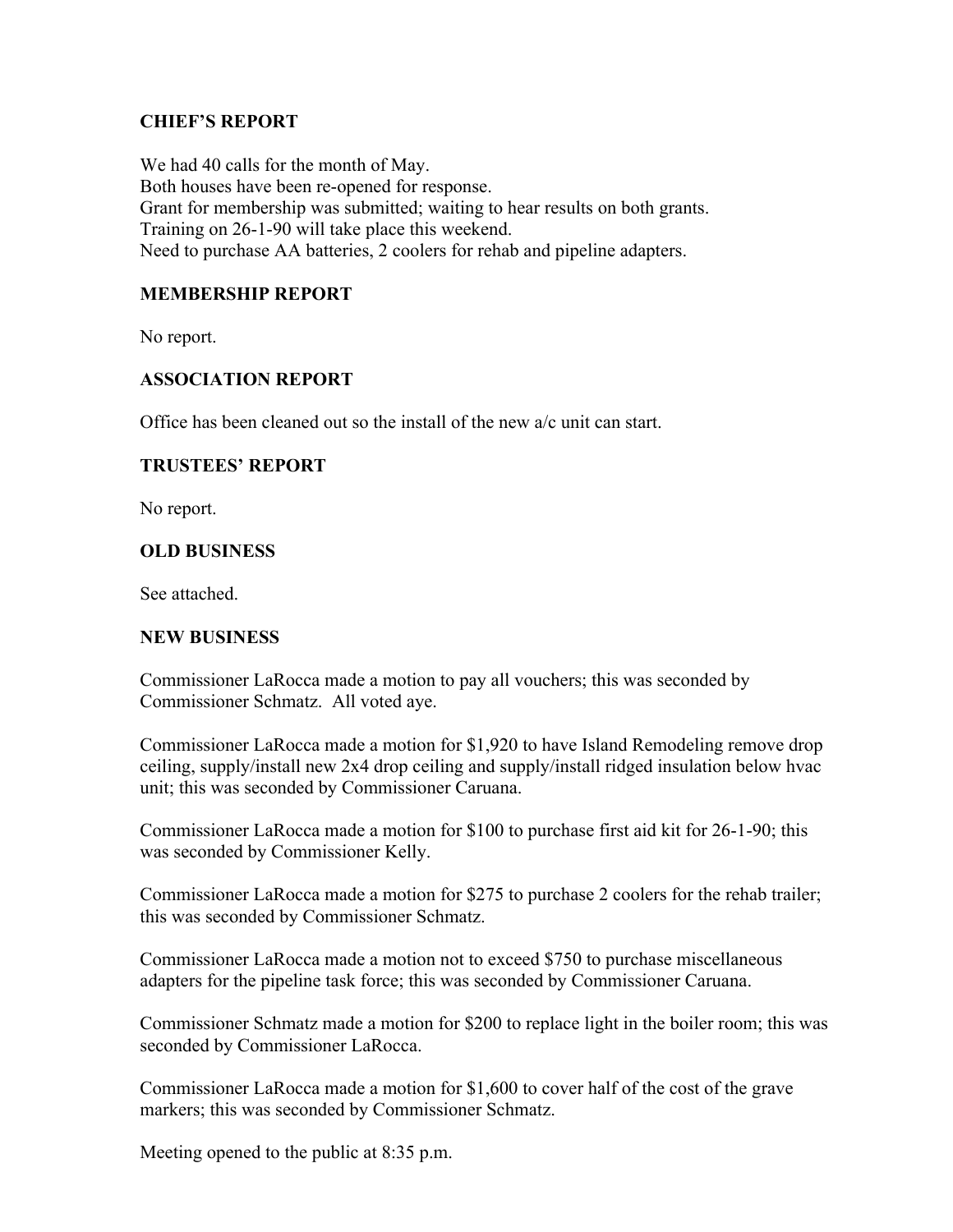A motion was made by Commissioner Spector to adjourn; it was seconded by Commissioner Kelly and all voted aye.

Meeting adjourned at 8:37 p.m.

 Respectfully submitted, Kenneth Kelly, Clerk